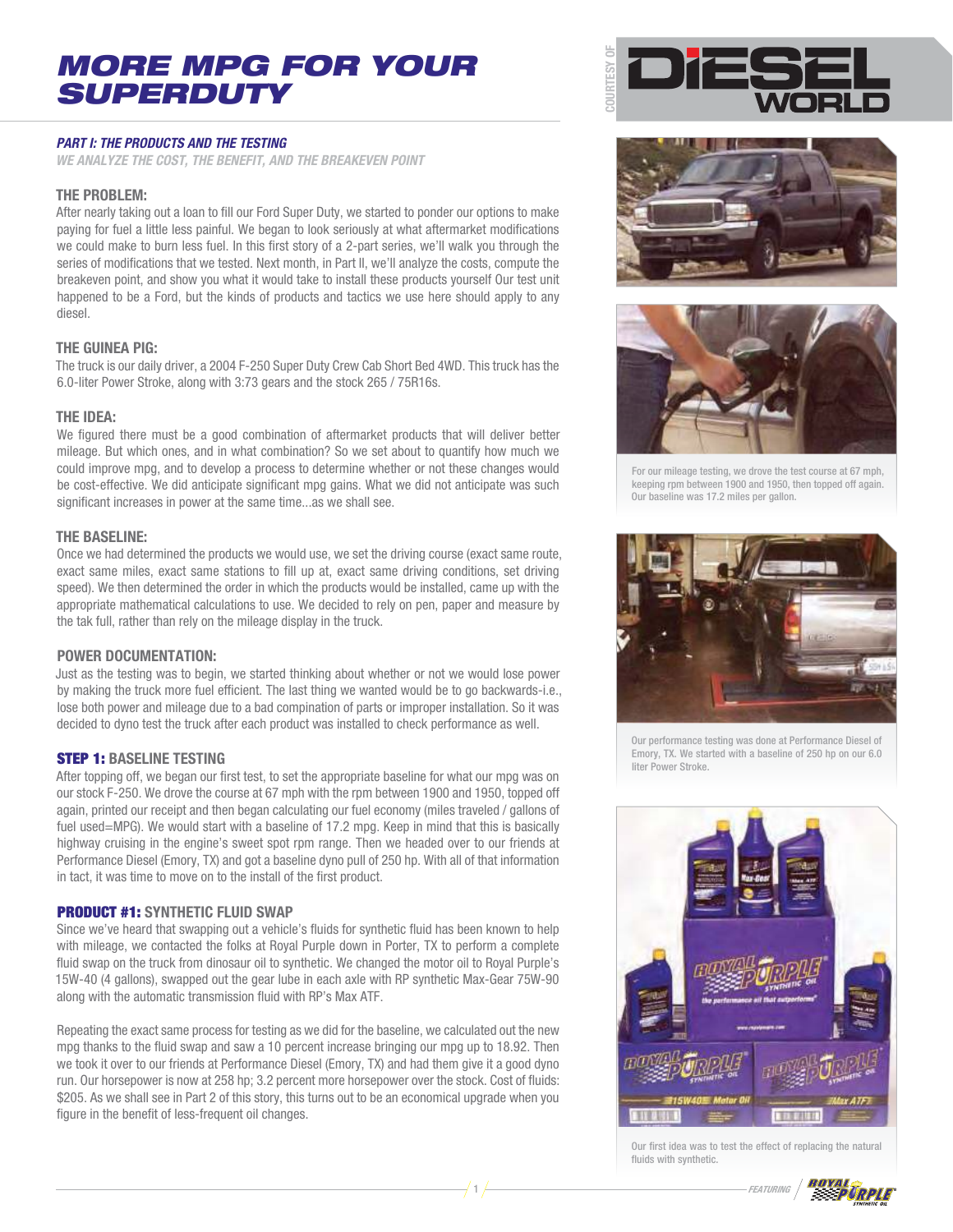# MORE MPG FOR YOUR SUPERDUTY

### PRODUCT #2: **EXHAUST UPGRADE**

From there we called the people at Magnaflow and got a turbo back exhaust system (pn#15952). After installing the new exhaust system, we repeated our tests and now showed the truck getting 19.06 miles per gallon, an increase of .7 percent. Then, back at Performance Diesel, we put the truck on the dyno once again and let her rip. This time we saw in increase of 16 hp, or 6.2 percent, bringing our current horsepower numbers to 274 hp. The cost of the exhaust system was substantial, \$886, but the gain in power was significant, and there will also be a documented reduction in operating costs, as we shall see.

## PRODUCT #3: **AIR INTAKE SYSTEM**

Our next product to install was a new intake system (pn#400-131-1) from Airaid Filter Company (Phoenix, AZ). We followed the instructions provided and changing out the intake from the factory setup to the Airaid intake was a snap. With the new intake installed, we began our testing once again using all the same methods, routes and tests as before. The results showed that by upgrading our intake system, we saw a gain of .62 miles per gallon bringing our total mpg up to 19.68, a 3.5 percent increase since we installed this system.

After the dyno run was complete, we were now producting 293 hp, a gain of 19hp, which is a 6.9 percent increase overall. When we had the truck on the dyno, the Airaid system showed most improvement in low-end torque and horsepower, possibly why it was effective in saving maney at the pump.

## PRODUCT #4: **PROGRAMMER**

We met up with Stan Waddell from Quadzilla (Fort Worth, TX) to get the new XZillaraider with Commander performance chip (pn#FXZ6LS-CM) installed and then got right to testing. We tested all three levels of the chip and found that level three seemed to provide the best fuel economy for us. Just by adding the chip we gained 2.68 miles per gallon an increase of 13.6 percent on top of our already-installed products.

To see what kind of performance this baby would put out, we went back to the dyno at Performance Diesel. Level one showed a total of 353 hp; on Level Two 385 hp, and on Level Three 411 hp. We were now up to 411 hp, an overall increase of 118 hp or 40 percent. Plus we were now running at 22.36 miles per gallon, just by adding the Quadzilla to the mix of products already installed.

### PRODUCT #5: **HARD TONNEAU COVER**

We'd heard that cleaning up the air stream off the back of a truck would make a measurable improvement in mileage, so we added it to our list. Off to see Nils Forssman at Truck Covers USA to get another product installed, an American Roll Cover (pn#CR141) tonneau cover. The installation took less than an hour and it was back to replicate our testing methods one last time.

As it turned out, after the final fill up, we saw an additional 1.56 miles per gallon, an increase of fuel economy by 7 percent...just from the tonneau cover. With everything combined, we are now running at 23.92 miles per gallon.

Our final horsepower number remained at 411 hp, significantly up from the 250 hp shown when we did our baseline. That's an overall increase of 161 hp or 64.4 percent cover the stock model, which we started with.

# **COST?**

We're out of space for this month, but next issue we'll break down the cost of each improvement, estimate the savings (using \$2.69 / gallon cost of fuel) and take a look at roughly how many miles you would have to drive to get back the dollars invested. In a nutshell, you'll find that some of these products take longer to return the investment than others, but then there are performance benefits to consider. We'll also show you installation tips, and share some driving tips that can improve mileage. Stay tuned!





Our second test was to install a Magnaflow turbo back exhaust system. Mileage increased by just seven tenths of a percent, but power increased by 6.2 percent.



We got a 6.9 percent increase in power and 3.5 percent increase in mileage with this Airaid intake.



This Quadzilla Commander chip yielded significant mileage and horsepower gains. Best fuel economy incraease came at performance level 3.



This American Roll cover was installed at Truck Covers USA. The resulting improved aerodynamics gave us another 1.56 mpg.